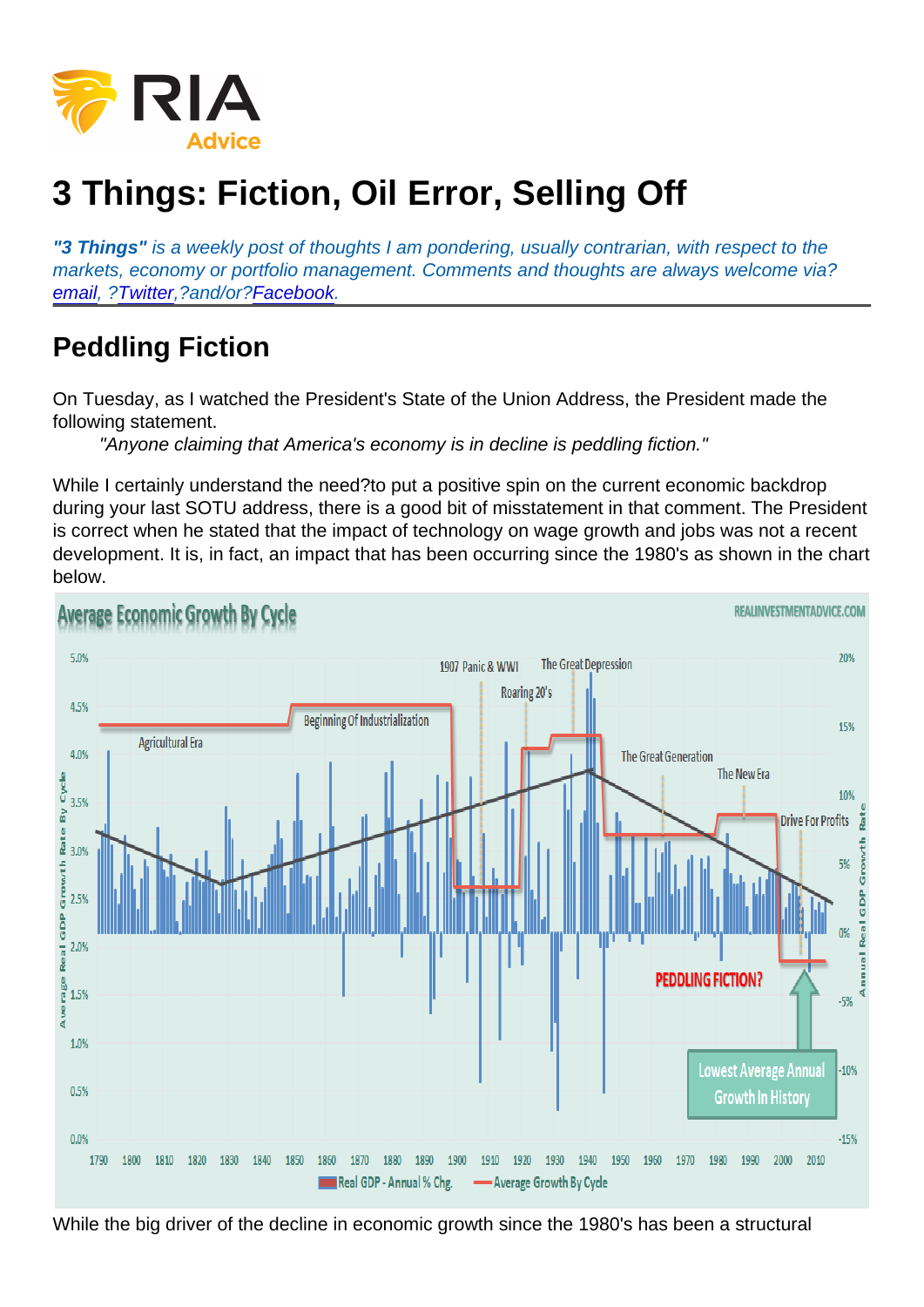change from a manufacturing based economy (high multiplier effect) to a service based one (low multiplier effect), it has been exacerbated by the increase in household debt to offset the reduction in wage growth to maintain the standard of living. This is shown clearly in the chart below.

The problem for the President is that while sound-bytes of optimism certainly play well with the media, the average American is well aware of their current plight of the lack of wage growth, inability to save and rising costs of living. The decline of economic growth is, unfortunately, a reality and an inevitable outcome of decades of deficit spending and debt accumulation. Can it be reversed? I honestly don't know, but Japan has been trapped in this cycle for 30-years and has yet to find a solution.

## Here's Real Fiction - Low Oil Prices

Over the last couple of years, economists from Wall Street, to the Federal Reserve, to the White House have repeatedly made the following statement:

"Falling oil prices are great for the consumer as it gives them more money to spend."

I have written many times over the past couple of years, as oil prices fell, that such was not actually the case. To wit: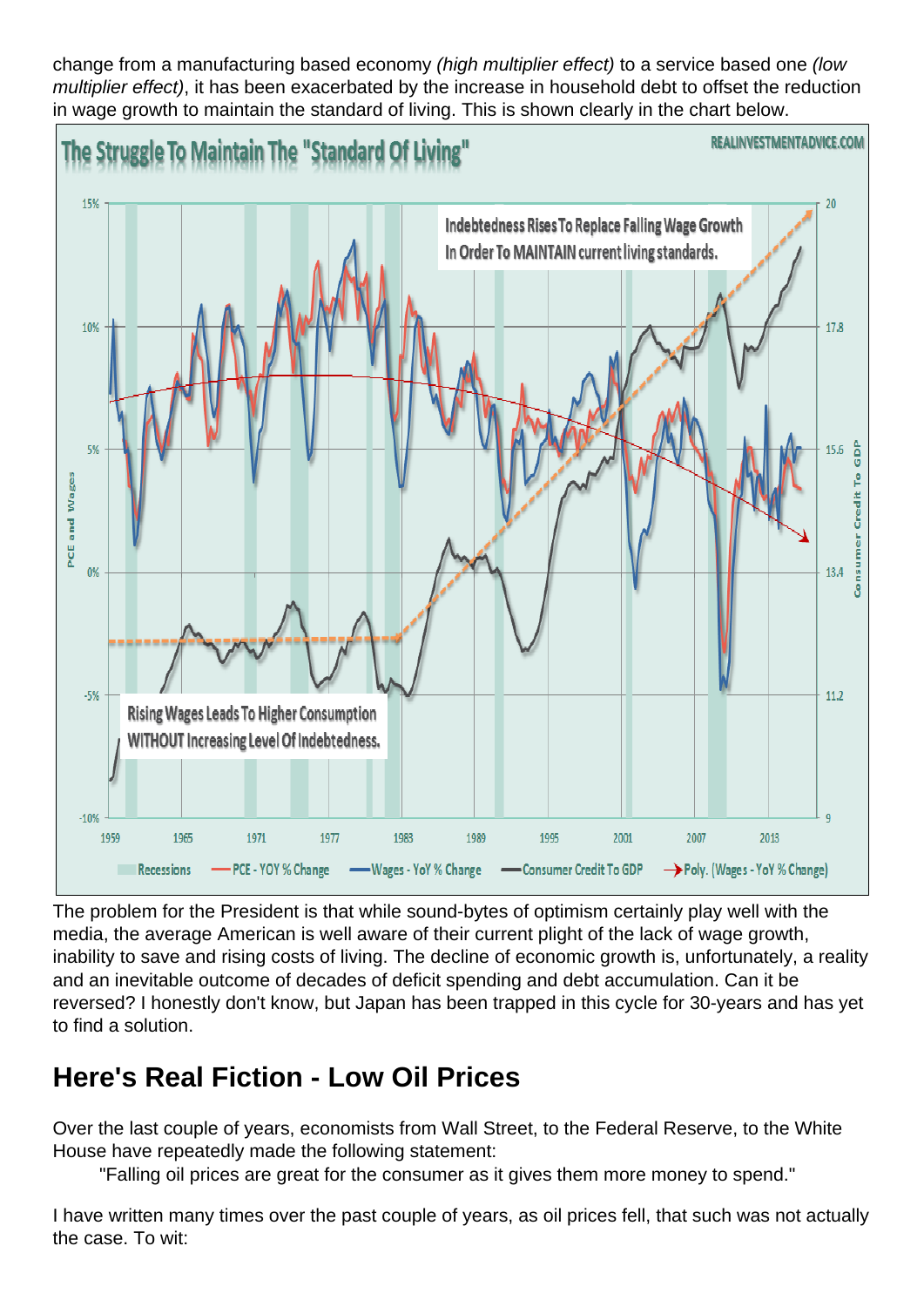"The argument is that lower oil prices lead to lower gasoline prices that give consumers more money to spend. The argument seems to be entirely logical since we know that roughly 80% of households in America effectively live paycheck-to-paycheck meaning they will spend, rather than save, any extra disposable income. The problem is that the economy is a ZERO-SUM game and gasoline prices are an excellent example of the mainstream fallacy of lower oil prices. Example:

- Gasoline Prices Fall By \$1.00 Per Gallon
- Consumer Fills Up A 16 Gallon Tank Saving \$16 (+16)
- Gas Station Revenue Falls By \$16 For The Transaction (-16)
- $\bullet$  End Economic Result = \$0

Now, the argument is that the \$16 saved by the consumer will be spent elsewhere. This is the equivalent of 'rearranging deck chairs on the Titanic.'"

Increased consumer spending is a function of increases in INCOME, not SAVINGS.? Consumers only have a finite amount of money to spend and whatever "savings" there may be at the pump, it gets quickly absorbed by rising costs of living - like health care. Most importantly, the biggest reason that falling oil prices are a drag on economic growth, as opposed to the incremental "savings" ?to consumers, is the decline in output by energy-related sectors.? Oil and gas production makes up a hefty chunk of the "mining and manufacturing" component of the employment rolls. Since 2000, when the oil price boom gained traction, Texas comprised more than 40% of all jobs in the country according to first quarter data from the [Dallas Federal](https://www.google.com/url?sa=t&rct=j&q=&esrc=s&source=web&cd=1&ved=0CCAQFjAA&url=https://www.dallasfed.org/assets/documents/research/swe/2014/swe1401d.pdf&ei=uFVrVNnUIYiSyQTFwoGADQ&usg=AFQjCNH06FzsxWInIk_5KnxtzBxSzYW87A&sig2=wOLBfeKtFJ9CRe_UVEy9DQ&bvm=bv.79908130,d.aWw&cad=rja) [Reserve.](https://www.google.com/url?sa=t&rct=j&q=&esrc=s&source=web&cd=1&ved=0CCAQFjAA&url=https://www.dallasfed.org/assets/documents/research/swe/2014/swe1401d.pdf&ei=uFVrVNnUIYiSyQTFwoGADQ&usg=AFQjCNH06FzsxWInIk_5KnxtzBxSzYW87A&sig2=wOLBfeKtFJ9CRe_UVEy9DQ&bvm=bv.79908130,d.aWw&cad=rja) The obvious ramification of the plunge in oil prices is eventual loss of revenue leads to cuts in production, declines in capital expenditure plans (which comprises almost 1/4th of all CapEx expenditures in the S&P 500) , freezes and/or reductions in employment, and declines in revenue and profitability. The issue of job loss is critically important. Since the financial crisis the bulk of the jobs "created"?have been in lower wage paying areas such as retail, healthcare and other service sectors of the economy. Conversely, the jobs created within the energy space are some of the highest wage paying opportunities available in engineering, technology, accounting, legal, etc. In fact, each job created in energy-related areas has had a "ripple effect" of creating 2.8 jobs elsewhere in the economy from piping to coatings, trucking and transportation, restaurants and retail. Simply put, lower oil and gasoline prices may have a bigger detraction on the economy than the "savings" provided to consumers. Why do I remind you of this basic economic reality - because it only took the Federal Reserve 18-months to figure it out. In a recent speech?San Fran Fed president John Williams actually [admitted the truth.](http://education.forexlive.com/!/this-quote-from-williams-shows-everything-thats-wrong-with-central-bankers-20160109)

?"The Fed got it wrong when it predicted a drop in oil prices would be a big boon for the economy. It turned out the world had changed; the US has a lot of jobs connected to the oil industry."

No S\*^t!

## Markets Crash When?Oversold

Earlier [this week](https://realinvestmentadvice.com/technically-speaking-managing-a-trend-change/), I discussed the oversold nature of the market and the likely of a "bounce" to "sell into."?

"With all of the alarm bells currently triggering, the initial 'emotionally'?driven response is most likely an urge to go look at your portfolio statement and start pushing the 'sell' ?button. Don?t Do It! On a short-term basis, prices oscillate back and forth like a rubber band be pulled and let loose. Physics state that a rubber band stretched in one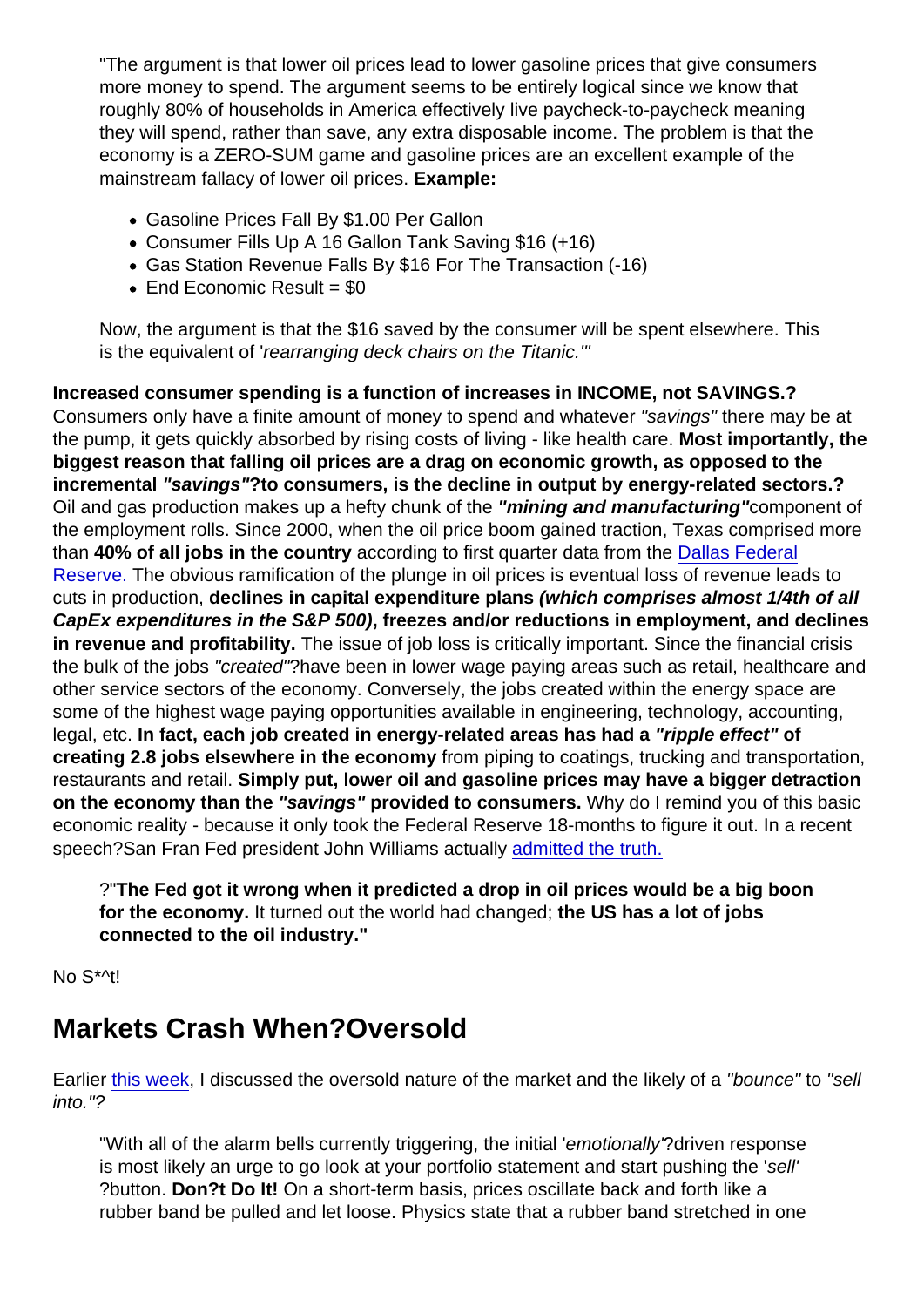direction, will initially travel an equal distance in the opposite direction when released. Take a look at the chart below."

"In particular note the top and bottom portions of the chart. These two indicators measure the 'over-bought'?and 'over-sold'?conditions of the market. As with the rubber band example above, you will notice that when these indicators get stretched to the downside, there is an effective?'snap back'?in fairly short order. With the markets having issued multiple sell signals, broken very important support and both technical and fundamental deterioration in progress, it is suggested that investors use these ' snap back' ?rallies to reduce equity risk in portfolios."

I reiterate this point because the market continued to slide on Wednesday which led to several comments about the inability of the markets to get a sellable bounce. There is an important "truism" ?to remember.

"Markets crash when they?re oversold."

Let's step back and take a look at the past two major bull markets and subsequent bear market declines.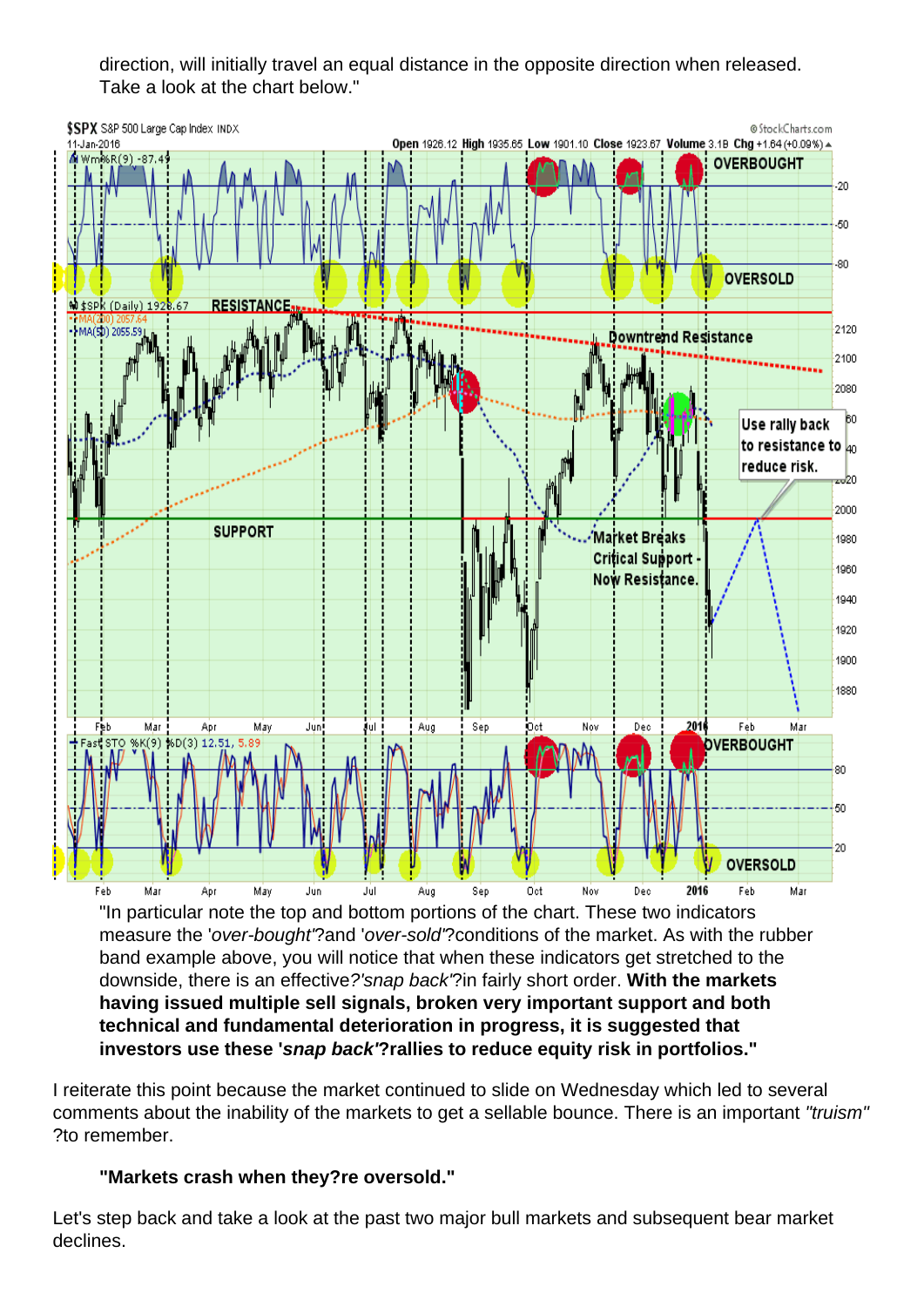(Note: I am using weekly data to smooth volatility) The top section?of the chart is a basic " overbought / oversold"?indicator with extreme levels of "oversold" conditions circled. The shaded area on the main part of the chart represents 2-standard deviations of price movement above and below the short-term moving average. There a couple of very important things to take away from this chart. When markets begin a "bear market" cycle [which is identified by a moving average crossover (red circles) combined with a MACD sell-signal (lower part of chart)], the market remains in an oversold condition for extended periods (yellow highlighted areas.) More importantly, during these corrective cycles, market rallies fail to reach higher levels than the previous rally as the negative trend is reinforced. All of these conditions currently exist. Does this mean that the markets will go straight down 20% without a bounce? Anything is possible. However, history suggests that even during bear market cycles investors should be patient and allow rallies to occur before making adjustments to portfolio risk. More often than not, it will keep you from [panic selling a short-term market bottom. J](https://realinvestmentadvice.com/wp-content/uploads/2015/12/lance_sig1.gif)ust some things to think about. Lance Roberts